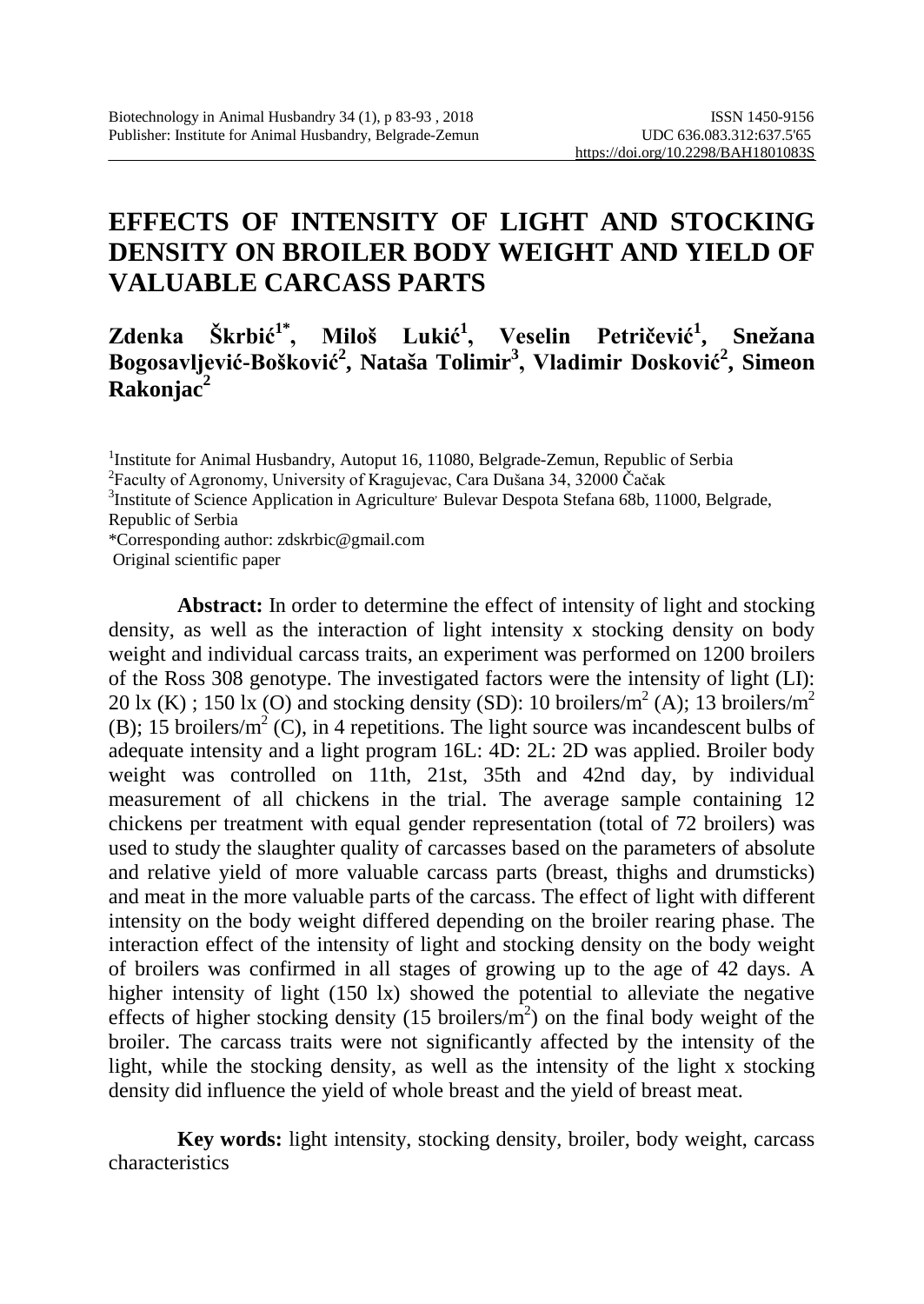## **Introduction**

In commercial production conditions, broiler activity has been reduced to a minimum in order to achieve higher growth and more efficient use of food. In such conditions, the problem of endangered welfare and health of broilers occurs, and efforts are made to establish the control of their physical activity by certain environmental factors. The environmental factors that exert the effect on the physical activity of broilers are light and stocking density (*Estevez, 2007; Kristensen et al., 2006b, Deep et al., 2010b*). In addition to the duration of photoperiod and colour, an important aspect of the effect of light is based on its intensity. The intensity of illumination should enable broilers to smoothly navigate the area and find feeders and waterers. The high-intensity light is preferred in the starter phase of broiler rearing due to the favourable effect on the development of locomotor apparatus and the prevention of heart problems (*Classen, 1996*). The use of low-intensity light is based on the effect of reducing the physical activity of broilers (*Downs et al., 2006*) and the expected benefits in terms of gain and quality of the carcass. However, the results of the study of the effect of light of varying intensity on production performance and slaughter characteristics are inconsistent (*Olanrewaju et al., 2011; Lien et al., 2007, 2008; McKee et al., 2009*). Lowintensity light leads to welfare specific problems associated with the incidence of ulcerative foot-pad lesions, eye size disorders, and various eye sight defects (*Deep et al., 2010; Blatchford et al., 2009*). According to *Alvino et al. (2009),* the highintensity light is desirable for the expression of certain patterns of behaviour.

The stocking density was studied in numerous researches dealing with the welfare aspect of broilers. A better development of the locomotor apparatus and a better condition of legs under conditions of lower stocking density are confirmed, partly as a result of greater physical activity of broilers (*Sanotra et al., 2002*). Also, the stocking density has a confirmed significant impact on the body weight and quality of the broiler carcass (*Dozier et al., 2006; Škrbić et al., 2008*). Stocking density is a factor in rearing that establishes interaction effects with other rearing factors, such as a light program. It has been shown that certain intermittent light programs can mitigate the negative consequences of a higher stocking density on the gain and carcass conformation (*Škrbić et al., 2011*).

The aim of the conducted research was to determine the effect of light intensity, stocking density and their interaction effect on the gain of broilers, yield and quality of valuable parts of the carcass.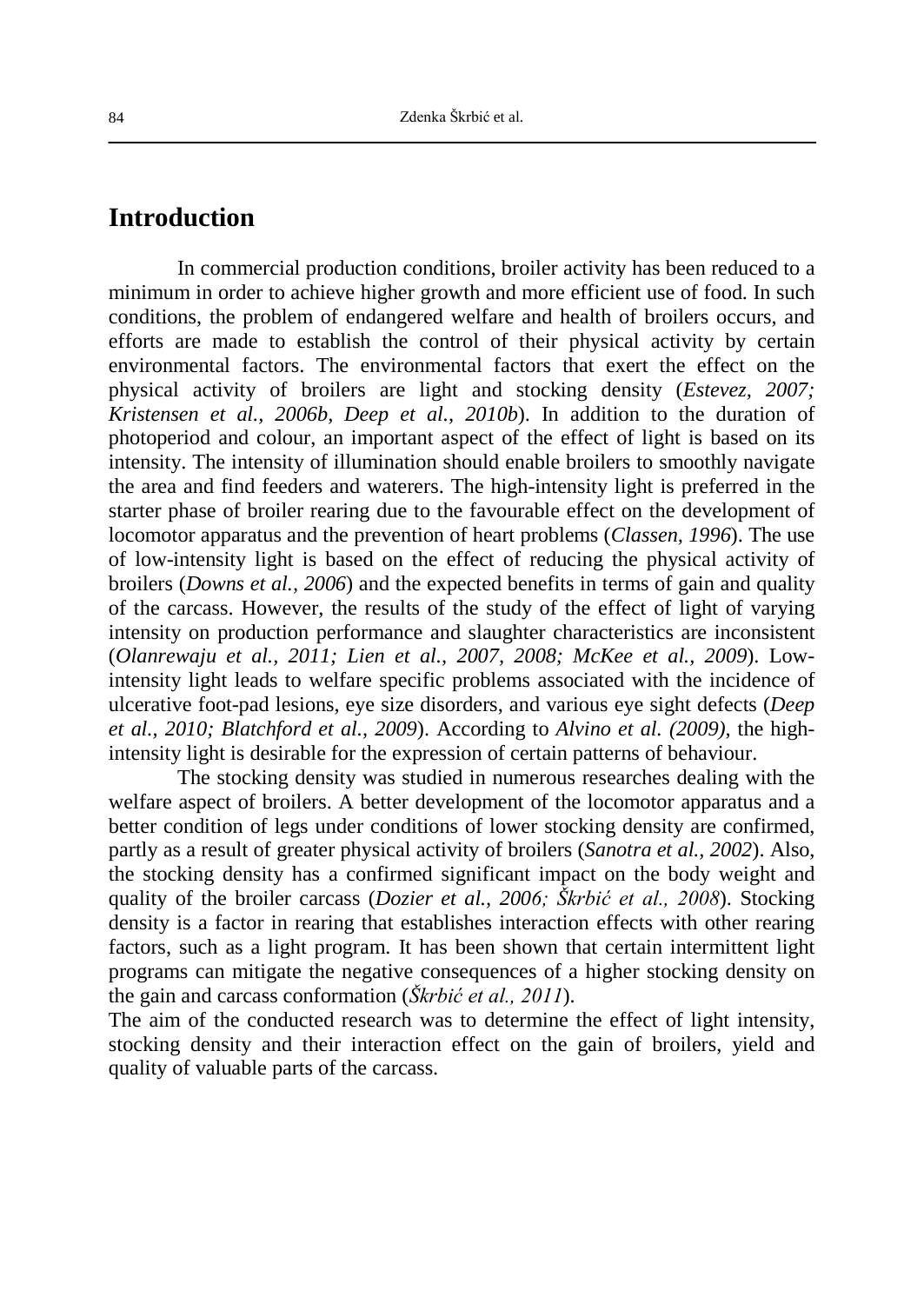#### **Materials and Methods**

The trial was performed on 1200 broilers of Ross 308 genotype in the period up to 42 days of age. The design of the experiment was dual-factor by random block system, with 6 treatments and 4 repetitions. The investigated factors were following: the intensity of light (LI): 20 lx (K); 150 lx (O) and stocking density (SD): 10 broilers/m<sup>2</sup> (A); 13 broilers/m<sup>2</sup> (B); 15 broilers/m<sup>2</sup> (C). Broilers were reareded according to the principles of standard technology of fattening in the floor system. The nutrition was *ad libitum* and consisting of complete mixtures based on maize and soybean. The content of energy and protein in the four-phase diet program was 3000 Kcal/kg, 21.0% SP; 3100 Kcal/kg, 19.2% SP; 3110 Kcal/kg, 19.0% SP, respectively, i.e. 3170 Kcal/kg and 17.3% SP. The duration of the photoperiod was 23 hours till 8th day, followed by 18 hours, with the applied light program 16L: 4D: 2L: 2D. The light source was incandescent bulbs of adequate intensity. Light intensity control was carried out by an illuminometer (Testo 540) at the level of the broiler eye in 3 positions, at right angle *(Lewis and Morris, 2006).* The body weight of chickens was controlled on 11th, 21st, 35th and 42nd day, by measuring individualy all chickens in the trial. The average sample containing 12 chickens per treatment with equal gender representation (total of 72 broilers) was used to study the slaughter quality of carcasses based on the parameters of absolute and relative yield of more valuable carcass parts (breast, thighs and drumsticks) and meat in the more valuable parts of the carcass. The cutting of chilled carcasses and the separation of the breast, drumstick and thighwas done in accordance with Commission Regulation (EC) No 543/2008. After determining of their weight, their yields relative to the pre-slaughter body weight were calculated. Weight and share of the breast meat (*m. Pectoralis major* and *m. Pectoralis minor*), drumstick and thigh meat in the pre-slaughter body weight were obtained after the dissection, i.e. separation of muscle tissue from the skin and bones.

Data was analyzed by ANOVA followed by LSD post hoc test using StatSoft software (STATISTICA 8, 2007).

### **Results**

Data on the effect of light intensity, stocking density and their interactions on the body weight of the broilers during the fattening period are shown in Table 1. A significant influence of the intensity of light on the broiler body weight at the 11th day of age was determined and a highly significant impact of the intensity of light on the body weight of broilersat the 42nd day of age. However, the character of the effect determined was opposite. At the initial fattening stage, the chickens of O group showed higher values for body weight (light intensity 150 lx), while in the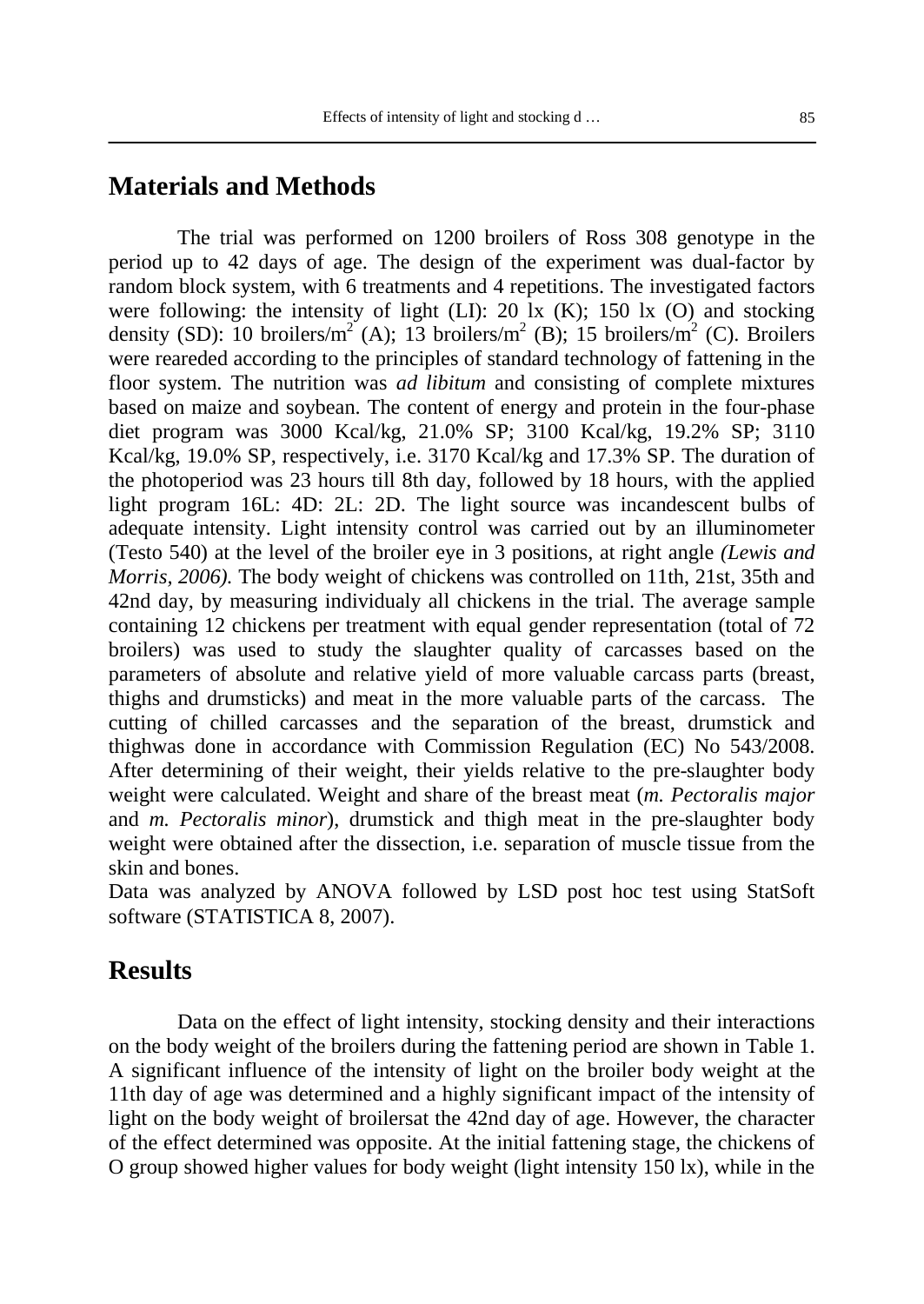last phase, the chickens in the K group (light intensity  $20 \text{ lx}$ ) had significantly higher body weight values. The stocking density showed a significant effect on the body weight of broilers in all control measurements. In the first two control measurements, the highest body weight of chickens was in the C group (15 broilers/ $m^2$ ) and the differences between A (10 broilers/ $m^2$ ) and B (13 broilers/ $m^2$ ) groups were not statistically significant. After this period, broilers in group A had a more intensive gain of body weight compared to groups B and C, which resulted in significantly higher  $(p<0.01)$  body weight after 42 days.

The interaction effect of intensity of light and stocking density on body weight was statistically confirmed in all control periods. The lowest body weight was recorded in broilers of OB group as a result of the interaction of light intensity and stocking density of 13 broilers/ $m^2$  in all growth periods of broilers. However, the interaction effect of high-intensity light (O) and higher stocking density (15 broilers/ $m<sup>2</sup>$ ) resulted in the highest broiler body weight values at all ages except for the 42nd day.

|                          |               | Body weight, g / Age, day     |                                |                                 |                                 |  |
|--------------------------|---------------|-------------------------------|--------------------------------|---------------------------------|---------------------------------|--|
|                          |               | 11                            | 21                             | 35                              | 42                              |  |
| Light                    | K             | $262.0 \pm 1.7^{b}$           | $725.2 \pm 5.3$                | $1659.2 \pm 11.5$               | $2302.5 \pm 15.0$ <sup>A</sup>  |  |
| intensity (LI)           | $\Omega$      | $267.2 \pm 1.8$ <sup>a</sup>  | $721.7 \pm 5.6$                | $1643.2 \pm 11.3$               | $2228.6 \pm 15.2$ <sup>B</sup>  |  |
| Stocking<br>density (SD) | A             | $257.3 \pm 2.3$ <sup>B</sup>  | $715.6 \pm 7.6$ <sup>B</sup>   | $1656.9 \pm 16.2$ <sup>ab</sup> | $2330.4 \pm 21.8$ <sup>A</sup>  |  |
|                          | B             | $254.7 \pm 2.0$ <sup>B</sup>  | $696.0 \pm 6.6$ <sup>B</sup>   | $1621.6 \pm 14.0^{\circ}$       | $2218.7 \pm 19.1$ <sup>B</sup>  |  |
|                          | $\mathcal{C}$ | $277.9 \pm 2.0^{\text{A}}$    | $751.4 \pm 5.8$ <sup>A</sup>   | $1672.0 \pm 12.4$ <sup>a</sup>  | $2262.1 \pm 15.8$ <sup>B</sup>  |  |
| $LI \times SD$           | KA            | $253.0 \pm 3.3$ <sup>C</sup>  | $707.4 \pm 11.2$ <sup>BC</sup> | $1668.6 \pm 24.6$ <sup>A</sup>  | $2359.5 \pm 32.1$ <sup>A</sup>  |  |
|                          | <b>KB</b>     | $260.3 \pm 2.8$ <sup>BC</sup> | $721.5 \pm 8.7$ <sup>B</sup>   | $1667.7 \pm 19.1$ <sup>A</sup>  | $2328.5 \pm 24.3$ <sup>AB</sup> |  |
|                          | KC            | $269.4 \pm 2.8$ <sup>B</sup>  | $740.2 \pm 8.1$ <sup>AB</sup>  | $1645.7 \pm 17.6$ <sup>AB</sup> | $2242.5 \pm 22.7$ <sup>B</sup>  |  |
|                          | <b>OA</b>     | $261.7 \pm 3.2$ <sup>BC</sup> | $724.0 \pm 10.3$ <sup>AB</sup> | $1645.2 \pm 21.2$ <sup>AB</sup> | $2300.1 \pm 29.2$ <sup>AB</sup> |  |
|                          | <b>OB</b>     | $249.1 \pm 2.9$ <sup>C</sup>  | $670.8 \pm 9.7$ <sup>C</sup>   | $1576.2 \pm 20.1$ <sup>B</sup>  | $2110.0 \pm 27.4$ <sup>C</sup>  |  |
|                          | OC            | $286.8 \pm 2.9$ <sup>A</sup>  | $762.5 \pm 8.3$ <sup>A</sup>   | $1698.4 \pm 17.3$ <sup>A</sup>  | $2281.8 \pm 21.8$ <sup>AB</sup> |  |
| Significance             |               |                               |                                |                                 |                                 |  |
| LI                       |               | $\ast$                        | ns                             | ns                              | $**$                            |  |
| <b>SD</b>                |               | **                            | $***$                          | $\ast$                          | $**$                            |  |
| $LI \times SD$           |               | $***$                         | $***$                          | $***$                           | $**$                            |  |

**Table 1. Effects of intensity of light and stocking density on the body weight of broilers in individual phases of fattening**

The influence of the different light intensity and stocking density of broilers on the absolute and relative yield of the breast, drumstick and thighis shown in Table 2. The yields of the breast, drumstick and thigh were not significantly affected by the intensity of light. The stocking density showed a significant effect on the breast weight ( $p<0.05$ ) and breast share ( $p < 0.01$ ), while yields of drumstick and thigh were not significantly affected by this factor. Absolute and relative breast yield in the C treatment was significantly higher in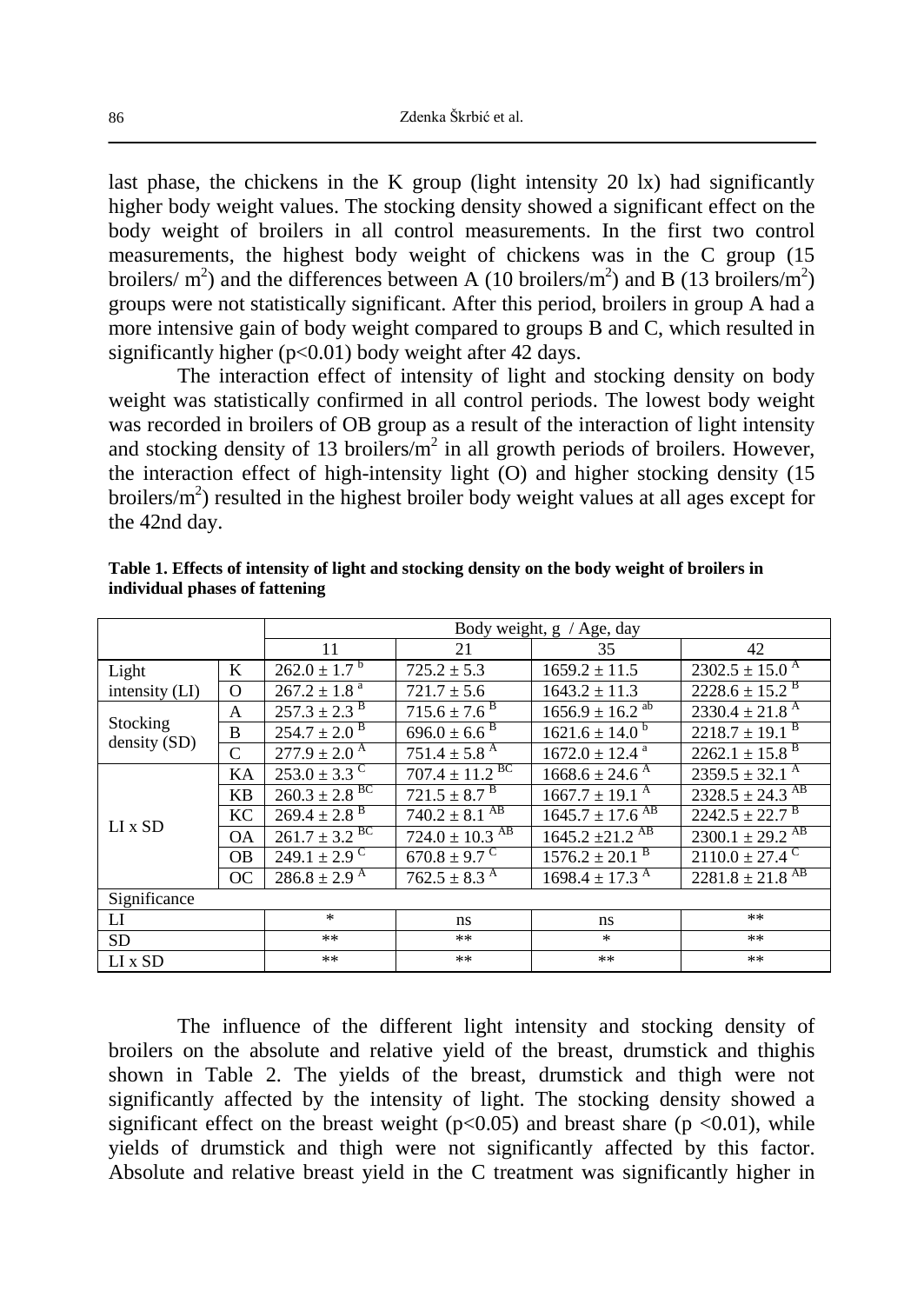relation to B treatment and without statistical confirmation of the difference compared to treatment A. The analysis of the interaction of light intensity and stocking density showed significantly the lowest relative breast yield in the treatment OB compared to other treatments, except KA treatment.

|                             |           | <b>Breast</b>                    |                               | Drumstick          |                  | Thighs             |                  |
|-----------------------------|-----------|----------------------------------|-------------------------------|--------------------|------------------|--------------------|------------------|
|                             |           | g                                | $\frac{0}{0}$                 | g                  | $\frac{0}{0}$    | g                  | $\frac{0}{0}$    |
| Light<br>intensity<br>(LI)  | K         | 492.15+77.43                     | $22.36 \pm 1.82$              | $225.09 + 31.25$   | $10.23 \pm 0.54$ | $260.17 \pm 36.91$ | $11.82 \pm 0.61$ |
|                             | $\Omega$  | $485.14 \pm 67.35$               | $22.25 \pm 7.71$              | $222.19 \pm 26.18$ | $10.21 \pm 0.55$ | $257.64 \pm 29.28$ | $11.83 \pm 0.55$ |
| Stocking<br>density<br>(SD) | A         | $497.38 \pm 72.40$ <sup>ab</sup> | $22.33 \pm 1.85^{ab}$         | $224.53 \pm 29.95$ | $10.08 \pm 0.45$ | $263.69 \pm 36.50$ | $11.83 \pm 0.56$ |
|                             | B         | $458.19 \pm 66.35^{\circ}$       | $21.55 \pm 1.73^b$            | $220.92 \pm 26.42$ | $10.41 \pm 0.50$ | $252.93 \pm 31.56$ | $11.91 \pm 0.66$ |
|                             | C         | $510.36\pm69.86^a$               | $23.03 \pm 1.41$ <sup>a</sup> | $225.47 + 30.48$   | $10.17 \pm 0.54$ | $260.08 \pm 31.49$ | $11.75 \pm 0.51$ |
| LI x SD                     | KA        | $492.25 \pm 85.82$               | $21.89 \pm 2.00^{ab}$         | $227.44 + 34.83$   | $10.12 \pm 0.42$ | 268.27±42.89       | $11.93 \pm 0.63$ |
|                             | KB.       | 485.89±75.56                     | $22.31 \pm 1.88^a$            | 224.89±30.09       | $10.34 \pm 0.70$ | 259.68±36.84       | $11.93 \pm 0.79$ |
|                             | KC        | $498.31 \pm 76.94$               | $22.87 + 1.58^a$              | $222.94 + 31.26$   | $10.24 + 0.49$   | $252.57 \pm 31.68$ | $11.61 \pm 0.29$ |
|                             | <b>OA</b> | $502.51 \pm 59.49$               | $22.77 \pm 1.64^a$            | $221.63 \pm 25.38$ | $10.03 \pm 0.49$ | $259.12 \pm 30.01$ | $11.73 \pm 0.49$ |
|                             | <b>OB</b> | 430.49±42.69                     | $20.80 \pm 1.23^b$            | $216.95 \pm 22.78$ | $10.47 + 0.50$   | $246.19 \pm 25.04$ | $11.89 \pm 0.54$ |
|                             | OC        | $522.41 \pm 63.00$               | $23.19 + 1.26^a$              | 227.99±30.83       | $10.11 \pm 0.60$ | $267.60 \pm 30.76$ | $11.89 \pm 0.64$ |
| Significance                |           |                                  |                               |                    |                  |                    |                  |
| $_{\rm LI}$                 |           | ns                               | ns                            | ns                 | ns               | ns.                | ns               |
| <b>SD</b>                   |           | *                                | **                            | ns                 | ns               | ns.                | ns               |
| $LI \times SD$              |           | ns                               | *                             | ns.                | ns               | ns                 | ns               |

**Table 2. Effects of intensity of light and stocking density on the yield of more valuable parts of the carcass** 

The intensity of light and stocking density showed a similar effect on the yields of the muscle tissue of the breast, drumstick and thigh (Table 3), as well as on the yields of whole breast, drumstick and thigh. The light intensities tested did not have a significant effect on the yield of breast, drumstick and thigh, as opposed to the studied stocking densities that influenced the yield of breast meat. The difference in the effect of stocking density on the yield of whole breast is at the probability level of the identified differences (p<0.05).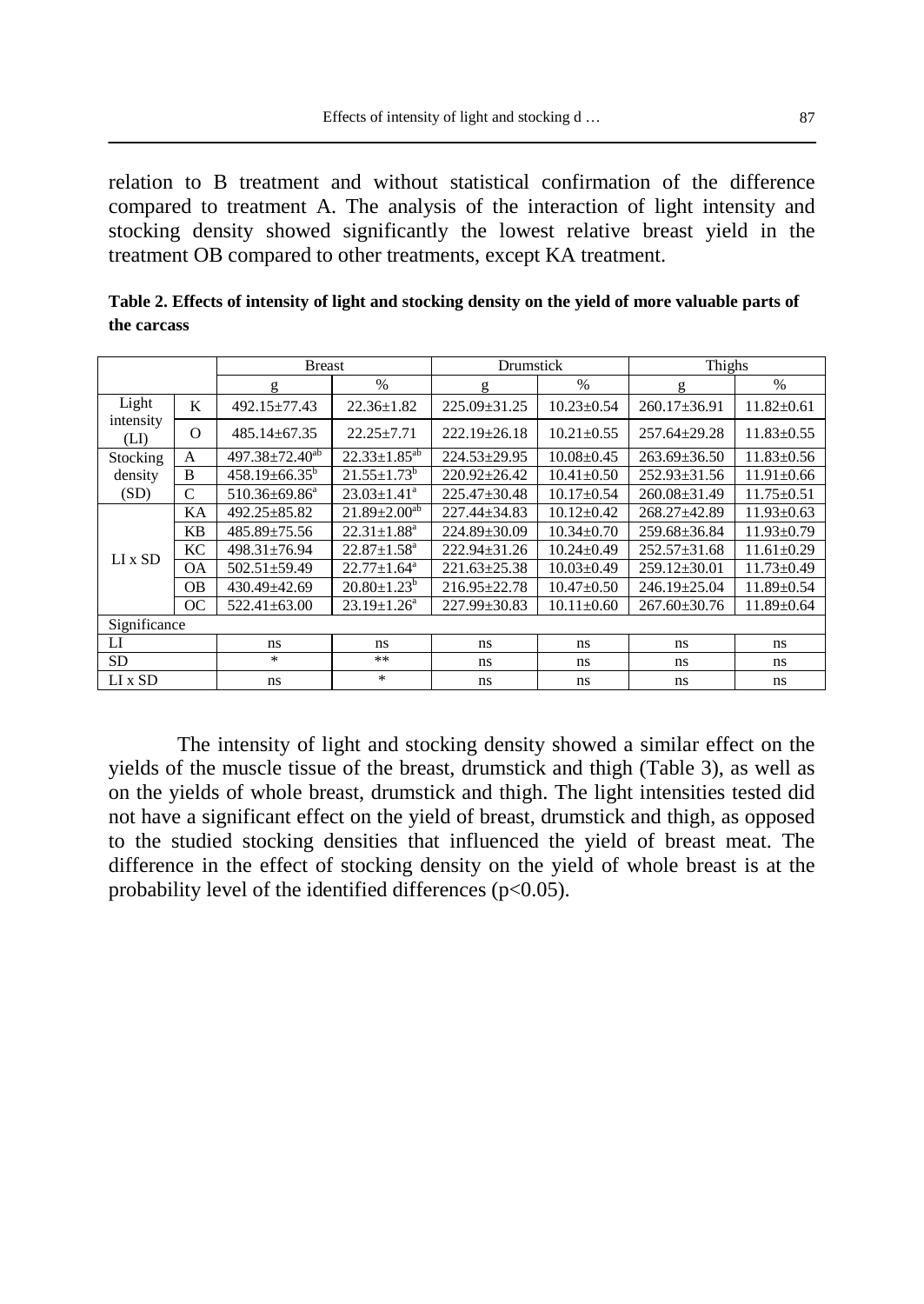|                             |                | <b>Breast meat</b>         |                                | Drumstick meat     |                 | Thigh meat         |                 |
|-----------------------------|----------------|----------------------------|--------------------------------|--------------------|-----------------|--------------------|-----------------|
|                             |                | g                          | $\frac{0}{0}$                  | g                  | $\frac{0}{0}$   | g                  | $\frac{0}{0}$   |
| Light<br>intensity<br>(LI)  | K              | 374.09±63.49               | $16.99 \pm 1.71$               | $146.16 + 22.11$   | $6.64 \pm 0.45$ | $189.32 \pm 30.16$ | $8.59 \pm 0.58$ |
|                             | $\Omega$       | $365.26 \pm 56.37$         | $16.75 \pm 1.61$               | $142.33 \pm 16.93$ | $6.54 \pm 0.38$ | $186.08 \pm 23.29$ | $8.55 \pm 0.58$ |
| Stocking<br>density<br>(SD) | $\mathsf{A}$   | $377.85 \pm 64.58^{\circ}$ | $16.93 \pm 1.81^{ab}$          | $145.22 \pm 20.82$ | $6.51 \pm 0.38$ | $190.92 \pm 29.04$ | $8.55 \pm 0.48$ |
|                             | $\overline{B}$ | $344.68 \pm 54.93^b$       | $16.21 \pm 1.63^b$             | $141.71 \pm 18.62$ | $6.67 \pm 0.46$ | $181.73 \pm 26.13$ | $8.55 \pm 0.67$ |
|                             | $\mathcal{C}$  | $386.50 \pm 53.15^a$       | 17.461.31 <sup>a</sup>         | $145.80 \pm 20.04$ | $6.58 \pm 0.39$ | $190.45 \pm 25.21$ | $8.60 \pm 0.59$ |
| $LI \times SD$              | KA             | 374.45±75.91               | $16.61 \pm 1.57$ <sup>ab</sup> | 147.06±24.81       | $6.54 \pm 0.42$ | 194.72±34.76       | $8.64 \pm 0.52$ |
|                             | KB             | $370.21 \pm 61.75$         | $17.00 \pm 1.10^a$             | $146.34 + 22.17$   | $6.72 \pm 0.55$ | $189.00 \pm 30.53$ | $8.67 \pm 0.73$ |
|                             | KC             | 377.63±56.74               | $17.36 + 1.31a$                | $145.07 + 21.13$   | $6.66 \pm 0.38$ | $184.22 + 26.34$   | $8.46 \pm 0.50$ |
|                             | <b>OA</b>      | $381.25 \pm 54.16$         | $17.25 \pm 2.05^{\text{a}}$    | $143.38 \pm 16.82$ | $6.49 \pm 0.36$ | $187.12 \pm 22.87$ | $8.46 \pm 0.45$ |
|                             | <b>OB</b>      | $319.15 \pm 32.76$         | $15.43 \pm 1.73^b$             | $137.07 \pm 13.66$ | $6.62 \pm 0.38$ | $174.47 \pm 19.52$ | $8.43 \pm 0.62$ |
|                             | OC             | 395.38±50.15               | $17.56 \pm 1.35^{\circ}$       | $146.53 \pm 19.81$ | $6.50 \pm 0.40$ | $196.67 \pm 23.47$ | $8.75 \pm 0.65$ |
| Significance                |                |                            |                                |                    |                 |                    |                 |
| LI                          |                | ns                         | ns                             | ns                 | ns.             | ns.                | ns.             |
| SD.                         |                | *                          | *                              | ns                 | ns              | ns                 | ns              |
| $LI \times SD$              |                | ns                         | *                              | ns                 | ns              | ns                 | ns              |

**Table 3. Effects of intensity of light and stocking density on meat yield of more valuable parts of the carcass**

#### **Discussion**

A study of the effect of light of varying intensity showed the opposite effect of high-intensity light on the gain of body weight in the initial and final phases of broiler rearing. In the period of up to 11 days, light intensity of 150 lx showed positively influence on the gain of body weight of the broiler, but as a result of the opposite effect in the subsequent phases, the final weight of broilers was significantly higher in treatment with an intensity of 20 lx. The presented results are partially in line with the results of the research of *Kristensen et al. (2006a)*, which confirm the gain of body weight of the broiler under light intensity of 5.4 to 6.45 lx, and a decrease in body weight as a result of the light intensity of 107.6 to 124.7 lx. The effect of light is reflected on the physical activity of the chickens (*Blatchford et al., 2009*) and, consequently, the body weight gain. The higher physical activity of the chickens under the influence of high-intensity light in the starter phase acted positively on the development of the bone-muscle system (*Classen, 1996*), which can explain the beneficial effect on the body weight. The transient effect of light intensity is stated by *Downs et al. (2006),* with a lowintensity of light inducing higher body weight of females at an early age but up to 56 days of age differences in body weight were not significant. *McKee et al. (2009)* have established a higher body weight of broilers grown at a lower light intensity of up to 51 days of age. The non-significant effect of light intensity on the body weight of broilers was determined by *Olanreway et al. (2010, 2011), Deep et al. (2010a). Kristensen et al. (2006b)* have found that light intensity increases activity of chickens only in treatment that provided alternating light intensity of 5 and 100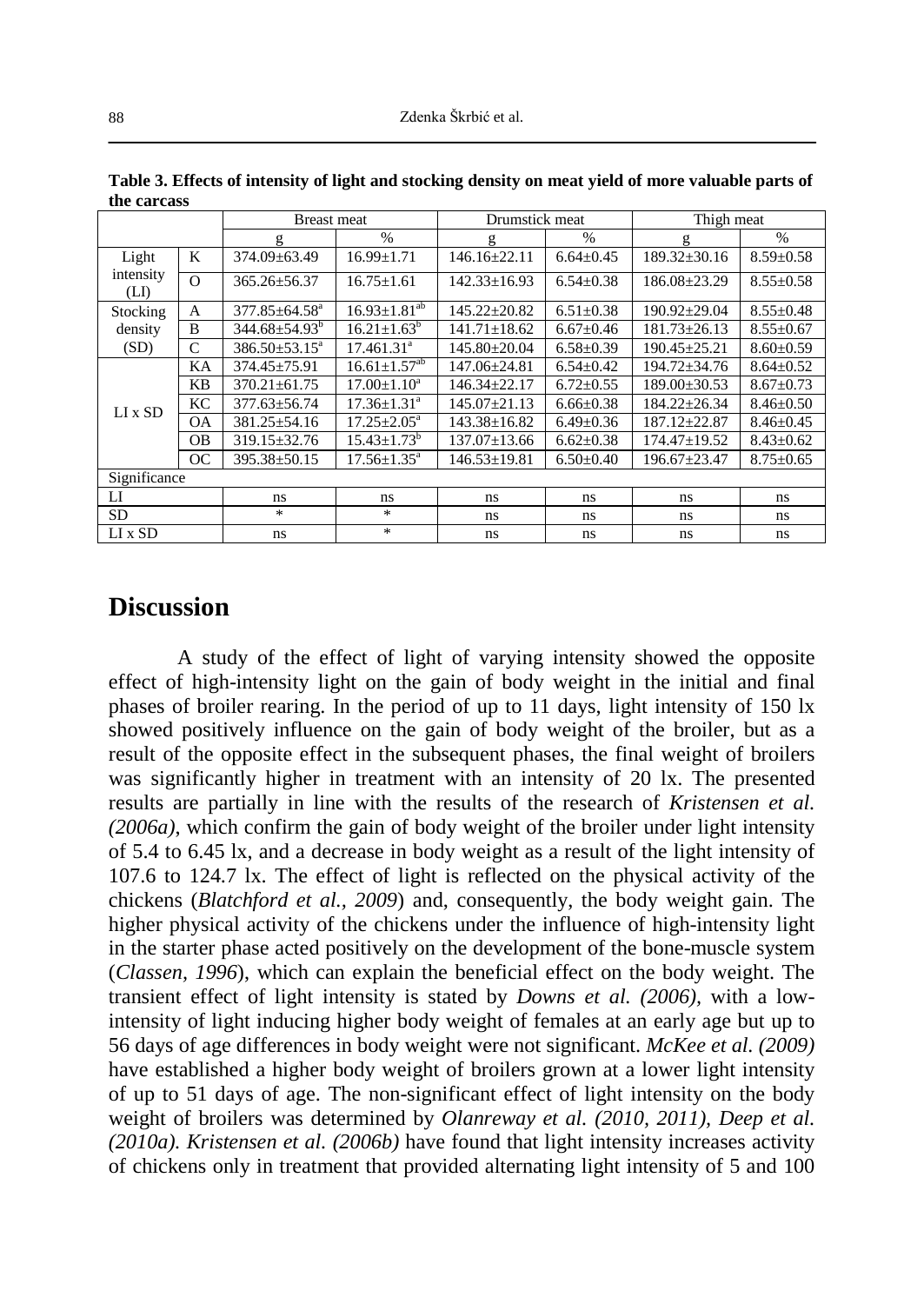lx in 16 hours of photoperiod. The inconsistency of the results obtained on the effect of the light intensity on the body weight of broilers can be explained by different research conditions in terms of the investigated levels of light intensity, the duration of the photoperiod and the applied light program, the duration of the fattening period, the nutrition, etc.

According to *Commission Regulation (EC) No 543/2008*, the applied stocking densities in the trial  $(10, 13 \text{ and } 15 \text{ broilers/m}^2)$  did not exceed the limit for the extensive rearing system in the facility, suggesting that the conditions for rearing broilers in the trial were "friendly" and in line with the recommendations for broiler welfare preservation. In that sense, it was possible to expect the absence of differences in terms of significant effects on the gain, i.e. body weight of broilers. However, the results of the experiments confirmed that even in conditions of application of stocking density recommended for the preservation of the welfare of broilers, in the extensive rearing system in the facility, there is a significant effect on the body weight. In previous studies, the intensification of the effects of higher stocking density in the last stages of broiler fattening was determined (*Škrbić et al., 2009; Škrbić et al., 2011*), as opposed to the initial stages, when the body warmth, produced as a result of intense metabolism, can be used for growth (*Dozier et al., 2005*), as confirmed by the results of this study. The confirmed interaction effect of light intensity and stocking density is in line with previous research (*Škrbić et al., 2011; Škrbić et al., 2012*) which pointed to the significance of the interaction effect of light with biological and environmental factors on production performance and the welfare of broilers.

The carcass traits were not significantly affected by the intensity of light in the presented study. There are indications of an increase in absolute and relative yields of whole breasts, drumsticks and thighs, as well as breast, drumstick and thigh meat in treatments with lower intensity of light. The positive effect of weaker light (15 FC vs 0.5 FC) on absolute values of breast, file and tender yields, is reported by *Lien et al., (2008*). However, by comparing light intensity 1 FC vs. 0.1 FC *Lien et al. (2007)* have determined the negative effect of reducing the intensity of light on breast yield, primarily on the tender. The relative yield of the drumsticks and thighs decreased linearly with an increase in the intensity of light from 1 to 40 lx in research by *Deep et al. (2010a).* These results indicate that the effect of light intensity on the share of more valuable carcass parts depends to a large extent on the level of applied intensities. *Downs et al. (2006)* link low illumination intensity with the effect of substitution of the part of the breast with the share of the wings and legs as a result of compensatory weight gain which leads to the delay of progressive maturation in the growth process.

Researches of the stocking density on the carcass traits indicate a lower file yield (*Dozier et al., 2006*) and yield of whole breast (*Škrbić et al., 2011*) in treatments with higher stocking densities, which is confirmed by the results of the present study, despite significant differences in the applied stocking densities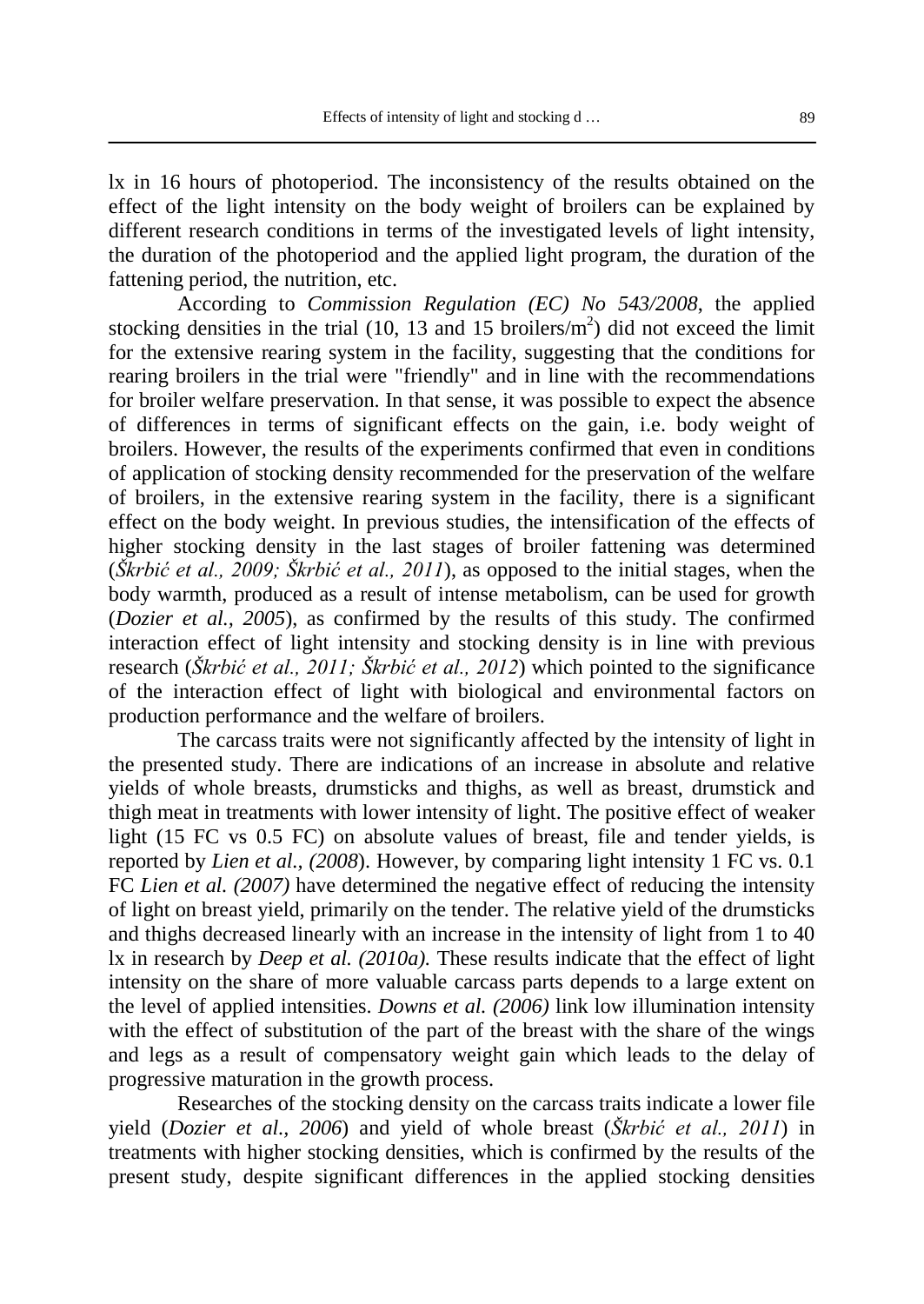between these studies. The intensity of light in interaction with other factors has been the subject of several studies with different effects on the production, slaughter and physiological parameters of broilers (*Lien et al., 2007; Olanrewaju et al., 2008, 2010, 2014).* Our research has shown a significant influence of interaction of light intensity x stocking density on breast size and share of breast meat. A similar effect is reported by *Lien et al. (2007)* as a result of the interaction between the light intensity x duration of the photoperiod. These results indicate that the intensity of light can be a significant factor in interaction with other rearing factors despite the absence of its main effect.

## **Conclusion**

Based on the results of the presented research, it can be concluded that the effect of light of different intensity on the body weight of broilers differed depending on the growing stage (fattening). The interaction effect of the intensity of light and stocking density on the body weight of broilers was confirmed at all phases of fattening until the age of 42 days. A higher intensity of light (150 lx) has the potential to alleviate the negative effects of greater stocking density (15 broilers/ $m<sup>2</sup>$ ) on the final body weight of the broiler.

The carcass characteristics were not significantly affected by the intensity of the light, while the main effect of stocking density was determined for the whole breast yield and the yield of breast meat. The interaction of light intensity and higher stocking density in the treatment of OC resulted in the highest relative yield of whole breast, i.e. breast meat.

## **Acknowledgment**

This research is part of the Project EVB: TR-31033 financially supported by Ministry of Education, Science and Technological Development of the Republic of Serbia.

# **Efekti intenziteta svetlosti i gustine naseljenosti na telesnu masu i prinose vrednijih delova trupa brojlera**

*Zdenka Škrbić, Miloš Lukić, Veselin Petričević, Snežana Bogosavljević-Bošković, Nataša Tolimir, Vladimir Dosković, Simeon Rakonjac*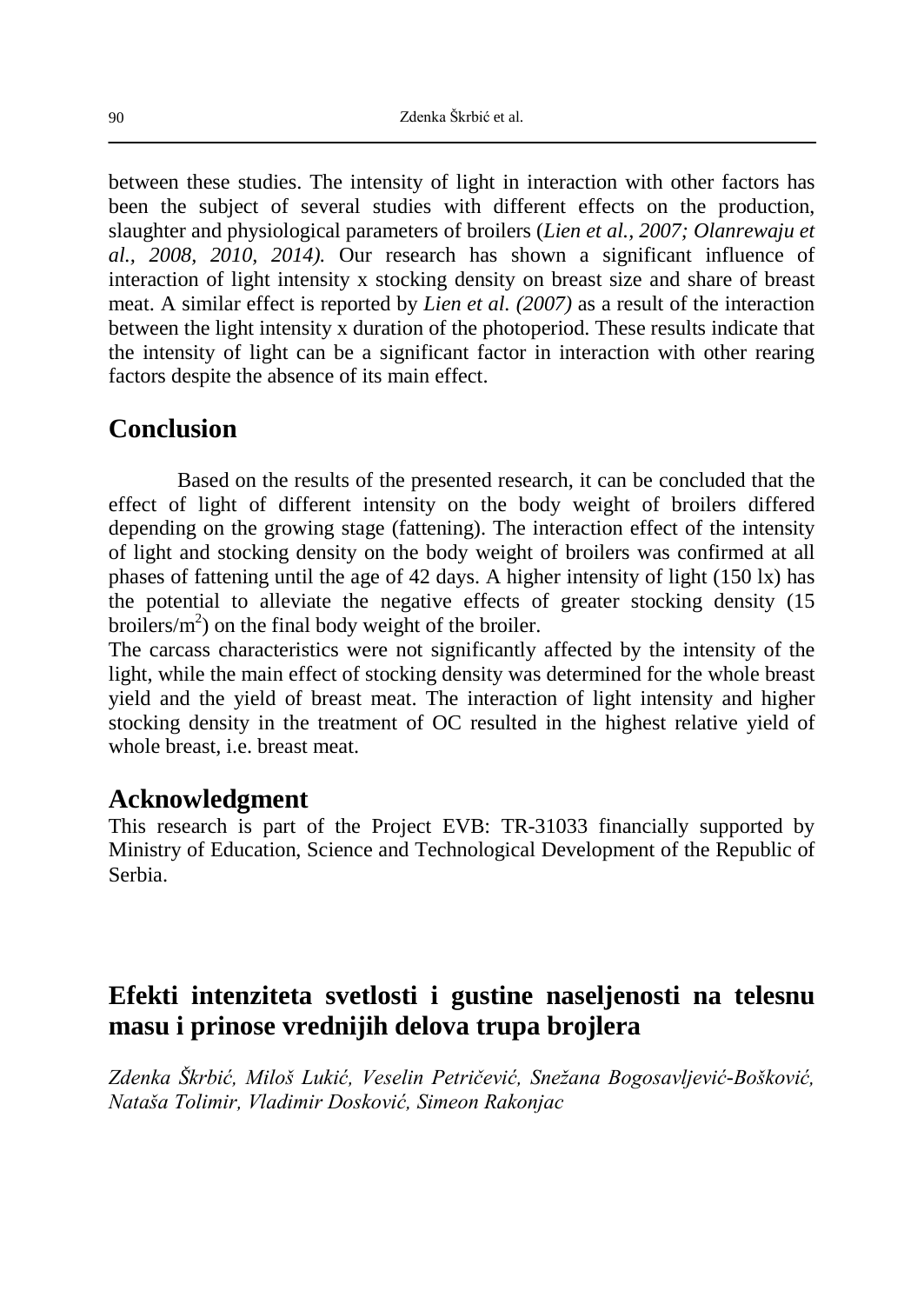# **Rezime**

U cilju utvrđivanja efekta intenziteta svetlosti i gustine naseljenosti, kao i interakcije intenzitet svetlosti x gustina naseljenosti na telesnu masu i pojedine karakteristike trupa, sproveden je ogled na 1200 brojlera genotipa Ross 308. Ispitivani faktori su intenzitet svetlosti (LI): 20 lx (K); 150 lx (O) i gustina naseljenosti (SD): 10 grlo/m<sup>2</sup> (A); 13 grlo/m<sup>2</sup> (B); 15 grlo/m<sup>2</sup> (C), u 4 ponavljanja. Izvor svetlosti su bile incandescent bulbs odgovarajućeg intenziteta i primenjen je svetlosni program 16L:4D:2L:2D. Telesna masa pilića je kontrolisana 11., 21., 35. i 42. dana, pojedinačnim merenjem svih pilića u ogledu. Na prosečnom uzorku od 12 pilića po tretmanu sa podjednakom zastupljenošću polova (ukupno 72 brojlera) izvršeno je ispitivanje klaničnog kvaliteta trupa na osnovu parametara apsolutnog i relativnog prinosa vrednijih delova trupa (grudi, bataci i karabataci) i mesa u vrednijim delovima trupa. Efekat svetlosti različitog intenziteta na telesnu masu se razlikovao u zavisnosti od faze gajenja brojlera. Interakcijski efekat intenziteta svetlosti i gustine naseljenosti na telesnu masu brojlera je potvrđen u svim fazama gajenja do starosti 42 dana. Veći intenzitet svetla (150 lx) je pokazao potencijal da ublaži negativne efekte većih gustina naseljenosti (15 grlo/m2 ) na završnu telesnu masu brojlera. Karakteristike trupa nisu bile pod značajnim glavnim efektom intenziteta svetlosti dok je gustina naseljenosti, kao i interakcija intenzitet svetlosti x gustina naseljenosti, uticala na prinos celih grudi i prinos mesa grudi.

**Ključne reči:** intednzitet svetlosti, gustina naseljenosti, brojleri, telesna masa, kvalitet trupa

# **References**

ALVINO G. M., ARCHER G. S., MENCH J. A. (2009): Behavioural time budgets of broiler chickens reared in varying light intensities. Applied Animal Behaviour Science 118: 54–61.

BLATCHFORD R. A., KLASING K. C., SHIVAPRASAD H. L., WAKENELL P. S., ARCHER G. S., MENCH J. A. (2009): The effect of light intensity on the behavior, eye and leg health, and immune function of broiler chickens. Poultry Science 88: 20–28.

CLASSEN H.L. (1996): Principios sobre el manejo de luz em pollos de engorda. Avicultura Professional 14(2):22-27. In: Ramao I.B., Nunes R.V., Bruno L.D.G., Tsutsumi C.Y., Silva W.T.M., Pozza M.S.S. (2011): Evaluation of different preslaughter light intensities and fasting duration in broilers. Revista Brasileira de Ciência Avícola, 13(4), 235-240.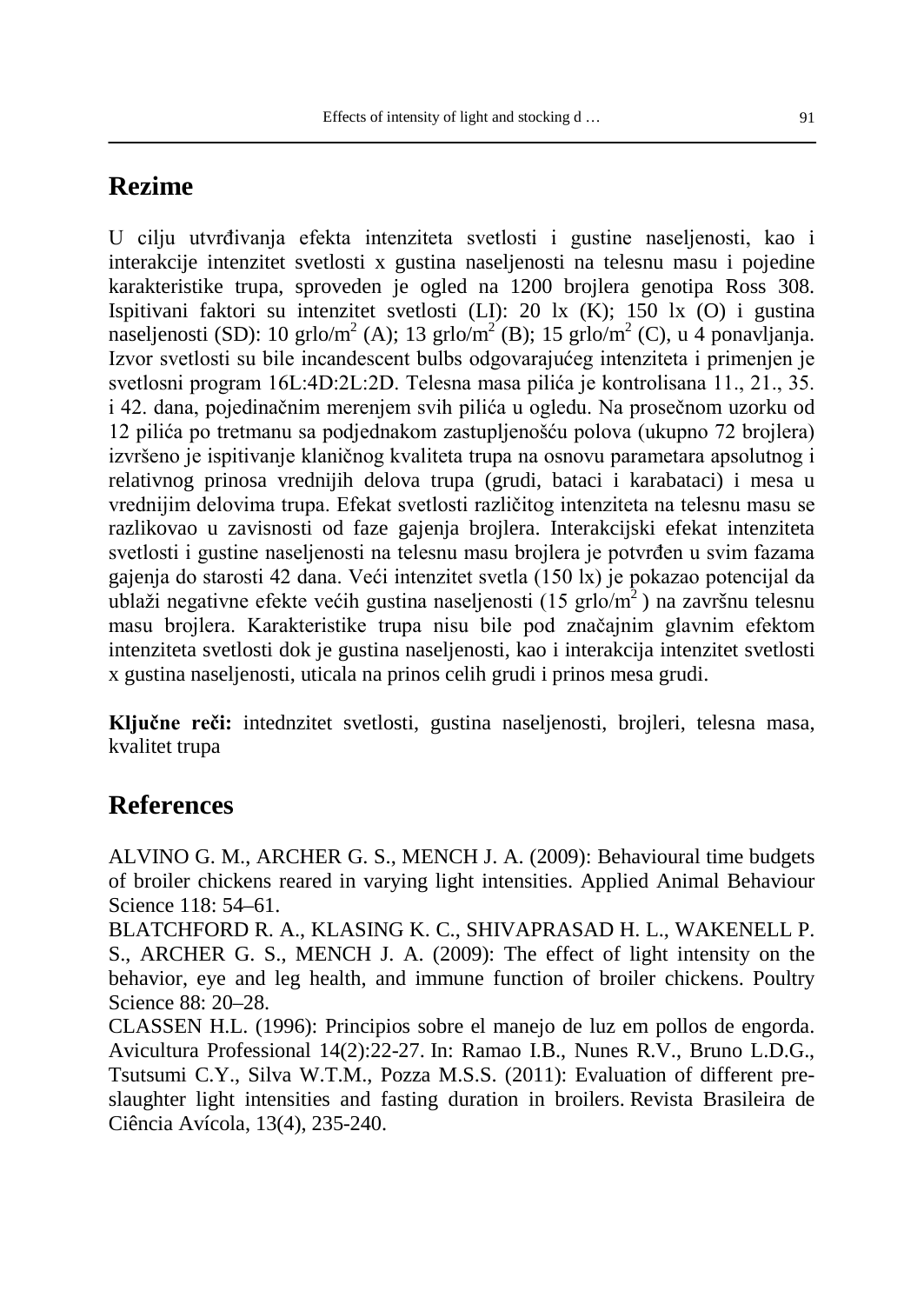Commission Regulation (EC) No 543/2008. OJ L 157/46; L 157/68; 17.6.2008 http://eur-

lex.europa.eu/LexUriServ/LexUriServ.do?uri=OJ:L:2008:157:0046:0087:EN:PDF DEEP A., SCHWEAN-LARDNER K., CROWE T. G., FANCHER B. I., CLASSEN H. L. (2010a): Effect of light intensity on broiler production, processing characteristics, and welfare. Poultry Science 89: 2326–2333.

DEEP A., SCHWEAN-LARDNER K., CROWE T. G., FANCHER B. I., CLASSEN H. L. (2010b): Impact of light intensity on broiler biological rhythms and welfare. Poultry Science 89 (e-Suppl. 1): 522.

DOWNS K.M., LIEN R.J., HESS J.B., BILGILI S.F., DOZIER III W.A. (2006): The effects of photoperiod length, light intensity and feed energy on growth responses and meat yield of broilers. Journal of Applied Poultry Research, 15: 406- 416.

DOZIER W.A., THAXTON J.P., BRANTON S.L., MORGAN G.W., MILES D.M., ROUSH W.B., LOTT B.D., VIZZIER-THAXTON Y. (2005): Stocking Density on Growth Performance and Processing Yields of Heavy Broilers. Poultry Science 84: 1332-1338.

DOZIER W.A., THAXTON J.P., PURSWELL J.L., OLANREWAJU H.A., BRANTON S.L., ROUSH W. B. (2006): Stocking Density Effects on Male Broilers Grown to 1,8 Kilograms of Body Weight. Poultry Science 85: 344-351.

ESTEVEZ I. (2007): Density Allowances for Broilers: Where to Set the Limits? Poultry Science 86: 1265-1273.

KRISTENSEN H. H., PERRY G. C., PRESCOTT N. B., LADEWIG J., ERSBOLL A. K., WATHES C. M. (2006a): Leg health and performance of broiler chickens reared in different light environments. British Poultry Science 47: 257– 263.

KRISTENSEN H. H., AERTS J. M., LEROY T., WATHES C. M., BERCKMANS D. (2006b): Modelling the dynamic activity of broiler chickens in response to stepwise changes in light intensity. Applied Animal Behaviour Science 101:125–143.

LEWIS P.D., MORRIS T.R. (2006): Poultry Lighting the theory and practice. In: Kristensen H.H.: The effects of light intensity, gradual changes between light and dark and definition of darkness for the behaviour and welfare of broiler chickens, laying hens, pullets and turkeys. A Review for the Norwegian Scientific Committee for Food Safety

LIEN R. J., HESS J. B., MCKEE S. R., BILGILI S. F. (2008): Effect of light intensity on live performance and processing characteristics of broilers. Poultry Science 87: 853-857.

LIEN R. J., HESS J. B., MCKEE S. R., BILGILI S. F., TOWNSEND J. C. (2007): Impact of light intensity and photoperiod on live performance, heterophil to lymphocyte ratio, and processing yields of broilers. Poultry Science 86:1287–1293.